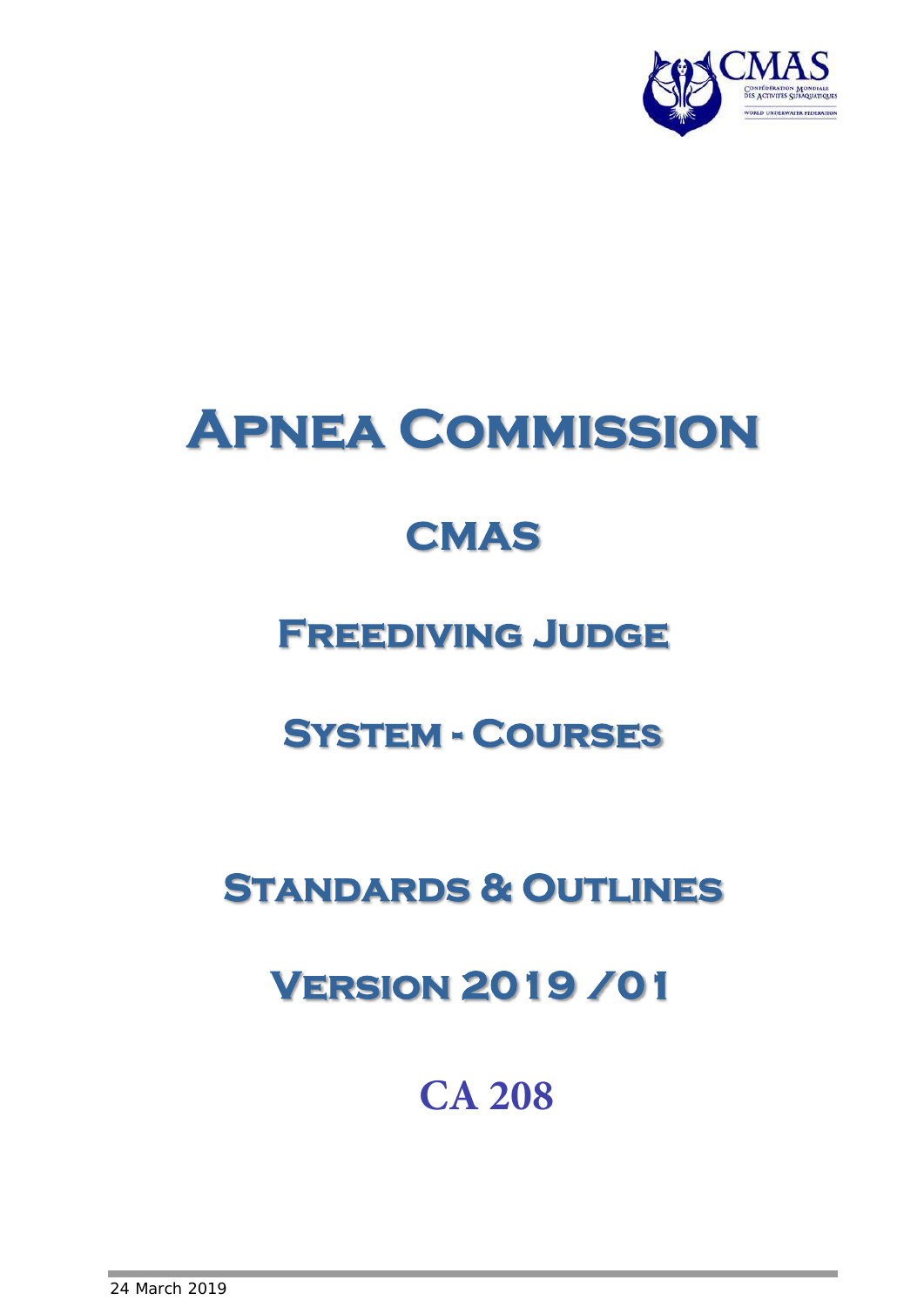

The Freediving Judge System-courses aims to regulate the training of judges in collaboration with National Federations. As in the previous system, only one training course is conducted.

Judge career progress is made upon real experience gained during the competitions.

The Judge C-cards will be issued from CMAS to the National Federations in collaboration with the freediving commission and the authorized Trainer.

Career as a Judge

| <b>JUDGE</b><br>level      | <b>National</b><br><b>Competition</b><br>(NC) | <b>International</b><br><b>Competition</b><br>(IC) | <b>Continental</b><br>Championship<br>or Cups (CC) | <b>Educational</b><br><b>System</b>         | Conducted                            |
|----------------------------|-----------------------------------------------|----------------------------------------------------|----------------------------------------------------|---------------------------------------------|--------------------------------------|
| <b>CMAS</b><br><b>Tier</b> | ----                                          | Ctg C                                              | Ctg B-A                                            |                                             |                                      |
| 1 star                     | Main Judge                                    | Judge                                              | Assistant<br>Judge                                 | <b>International Course</b><br>with Trainer | Judge trainer                        |
| 2 star                     | Main Judge                                    | Main Judge                                         | Judge or<br>assistant MJ                           | 3 Judge NC or<br>2 Judge IC                 | <b>CMAS</b><br>freediving commission |
| 3 star                     | Main Judge                                    | Main Judge                                         | Main Judge                                         | 3 Main Judge IC<br>2 Judge CC               | <b>CMAS</b><br>freediving commission |
| <b>Trainer</b>             |                                               |                                                    |                                                    | 2 Main Judge CC                             | <b>CMAS</b><br>freediving commission |



| <b>Competitions</b>                                                            | <b>CMAS Tier</b> |
|--------------------------------------------------------------------------------|------------------|
| National competition                                                           | --------         |
| International competition open CMAS                                            | Category C       |
| World, Zone and Continental Cups                                               | Category B       |
| World Championships, Continental Championships, University Competitions (FISU) | Category A       |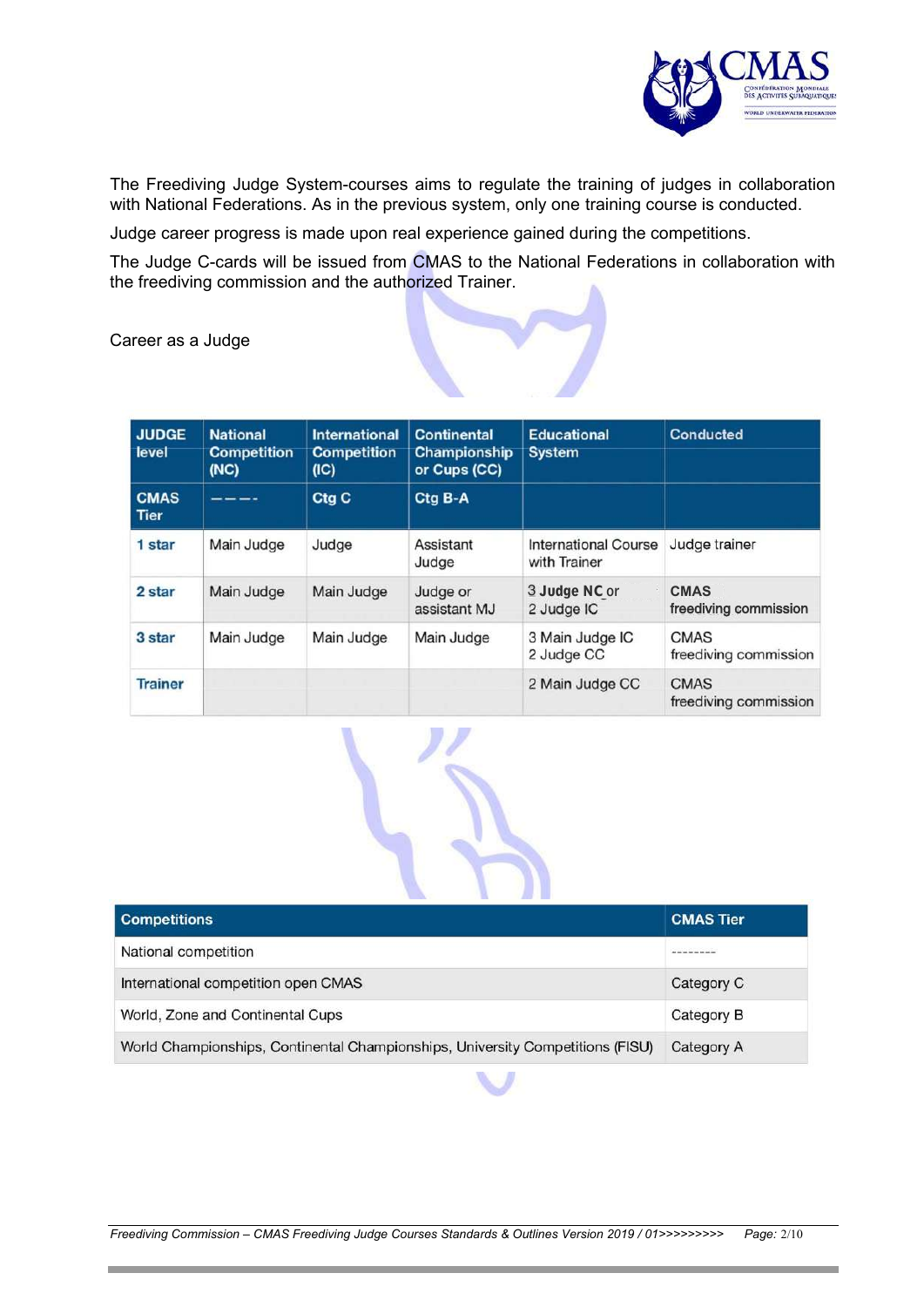

#### CODE Systems

The code and numbering system is the same as for freediving courses.

Number: AAA FXX JAp(n or P)X YY XXXX

- AAA National code
- FXX Federation number

JAp(n or P)X Level code

YY Year (first international course)

XXXX progressive number (by freediving commission)

Example (Trainer Italian federation FIPSAS): ITA F00 JApn4 11 0043

| <b>JUDGE level</b> | Indoor            | Outdoor           | In-Outdoor |
|--------------------|-------------------|-------------------|------------|
| 1 star             | JApP1             | JApn1             |            |
| 2 star             | JApP <sub>2</sub> | JApn <sub>2</sub> |            |
| 3 star             | JApP3             | JApn3             |            |
| <b>Trainer</b>     |                   |                   | JApn4      |

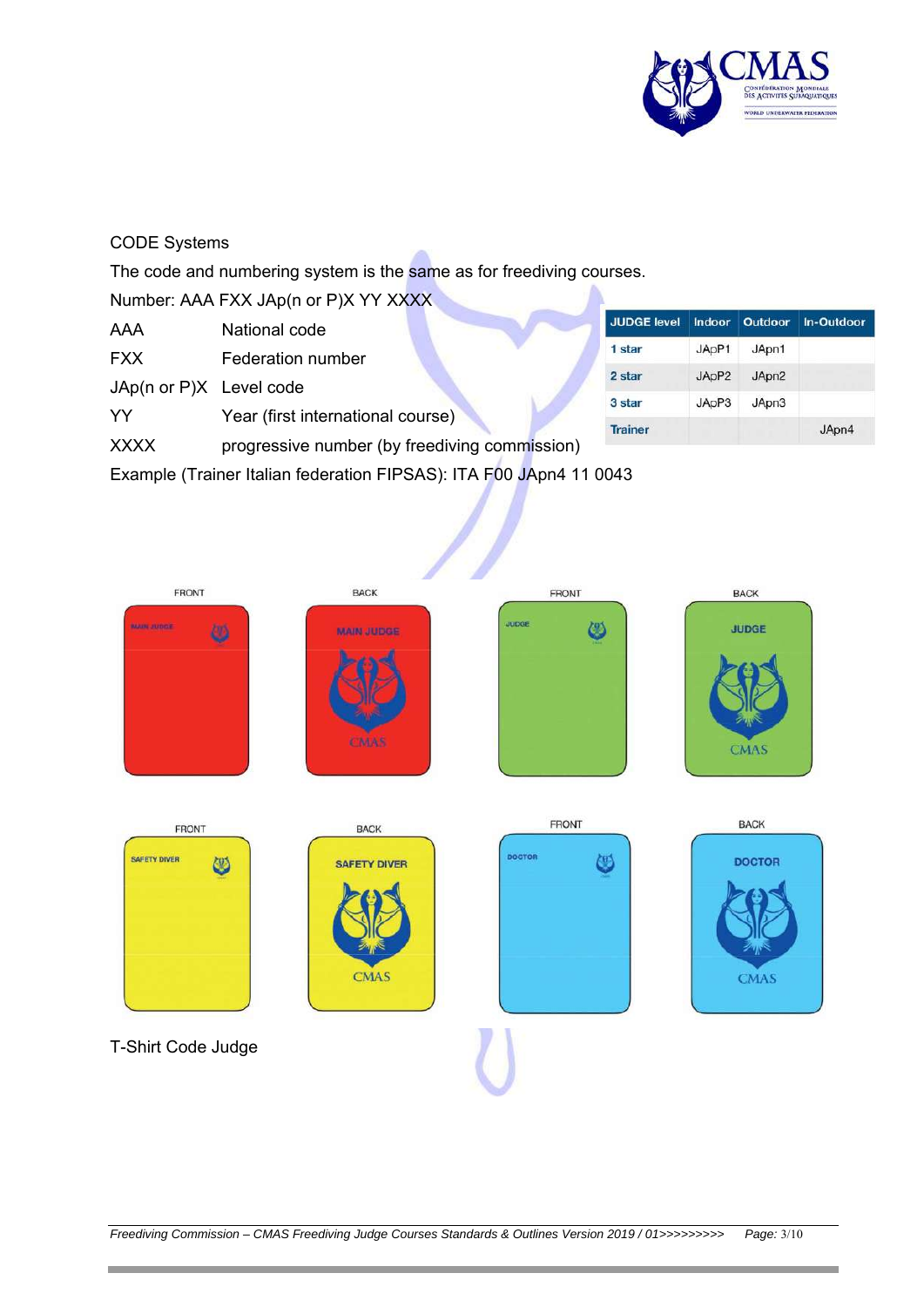

۰

#### 1\*STAR FREEDIVING JUDGE INDOOR

| Definition:      | certificate                                                      | : 1* Star freediving judge indoor is the trained judge who has<br>completed the theoretical and practical training of CMAS<br>International Judge indoor course and he is certified with<br><b>CMAS</b><br>active<br>from<br>Judge<br>Trainer.<br>$\mathbf{a}$<br>: He can act as National Main Judge and can participate as judge<br>at international indoor competitions and/or assistant at world or<br>continental indoor competitions |  |
|------------------|------------------------------------------------------------------|--------------------------------------------------------------------------------------------------------------------------------------------------------------------------------------------------------------------------------------------------------------------------------------------------------------------------------------------------------------------------------------------------------------------------------------------|--|
|                  |                                                                  |                                                                                                                                                                                                                                                                                                                                                                                                                                            |  |
| Entry            |                                                                  | : Minimum age 18 years old                                                                                                                                                                                                                                                                                                                                                                                                                 |  |
| Requirements     |                                                                  | : National federation Judge or equivalent                                                                                                                                                                                                                                                                                                                                                                                                  |  |
| <b>Documents</b> | : ID card or passport                                            |                                                                                                                                                                                                                                                                                                                                                                                                                                            |  |
|                  |                                                                  | : Must be fluent in English. Basic reading, writing and                                                                                                                                                                                                                                                                                                                                                                                    |  |
|                  | speaking is required for international judge candidates, or else |                                                                                                                                                                                                                                                                                                                                                                                                                                            |  |
|                  |                                                                  | they will act in local events only.                                                                                                                                                                                                                                                                                                                                                                                                        |  |
|                  |                                                                  |                                                                                                                                                                                                                                                                                                                                                                                                                                            |  |
| Duration         | : Theory                                                         | : 3 x 2-hour lessons                                                                                                                                                                                                                                                                                                                                                                                                                       |  |
|                  | : Practice                                                       | $: 1 \times 2$ -hour pool                                                                                                                                                                                                                                                                                                                                                                                                                  |  |
|                  |                                                                  |                                                                                                                                                                                                                                                                                                                                                                                                                                            |  |
| Education        | : Theory                                                         | : History of Free Diving and CMAS                                                                                                                                                                                                                                                                                                                                                                                                          |  |
|                  |                                                                  | : CMAS structure, BoD, Commissions, web site                                                                                                                                                                                                                                                                                                                                                                                               |  |
|                  |                                                                  | : Rules of Championship organization                                                                                                                                                                                                                                                                                                                                                                                                       |  |
|                  |                                                                  | : Rules of World Record attempt and homologation                                                                                                                                                                                                                                                                                                                                                                                           |  |
|                  |                                                                  | Freediving<br>:Rules<br>of<br>Competition<br>indoor<br>(all<br>disciplines)                                                                                                                                                                                                                                                                                                                                                                |  |
|                  |                                                                  | : Logistic and equipment for competition                                                                                                                                                                                                                                                                                                                                                                                                   |  |
|                  |                                                                  | : Dangers and safety precautions                                                                                                                                                                                                                                                                                                                                                                                                           |  |
|                  |                                                                  | : Typical mistakes and problem solving                                                                                                                                                                                                                                                                                                                                                                                                     |  |
|                  | : Practice                                                       | : Logistic and equipment for competition                                                                                                                                                                                                                                                                                                                                                                                                   |  |
|                  |                                                                  | : STA                                                                                                                                                                                                                                                                                                                                                                                                                                      |  |
|                  |                                                                  | : DNF, DYN, DYN bifins                                                                                                                                                                                                                                                                                                                                                                                                                     |  |
|                  |                                                                  | : Speed and endurance                                                                                                                                                                                                                                                                                                                                                                                                                      |  |
|                  |                                                                  | : Skill exercises (measuring and typical mistake)                                                                                                                                                                                                                                                                                                                                                                                          |  |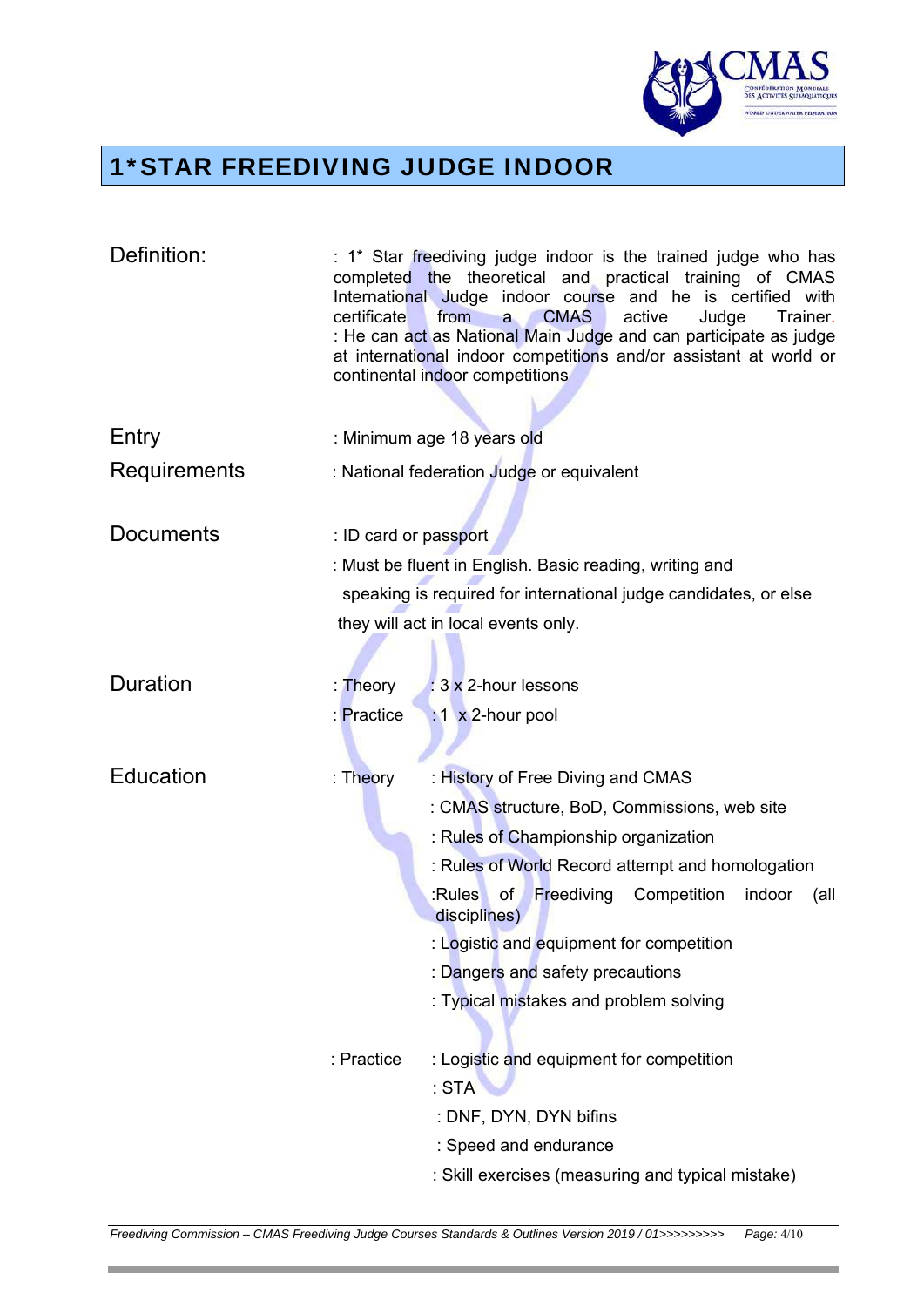

| Exams | : Theory   |                     | : 15 questions in theory topics with 75% passing score |
|-------|------------|---------------------|--------------------------------------------------------|
|       |            |                     | The candidate has to review and the instructor has to  |
|       |            |                     | check the mistakes and give further instructions       |
|       | : Practice |                     | : Main Judge assistant during one indoor international |
|       |            | competition (ctg C) |                                                        |
|       |            |                     |                                                        |

Course organizing : The course is organized by a Judge Trainer or National Federation or directly from CMAS and conducted by an active CMAS Freediving Judge Trainer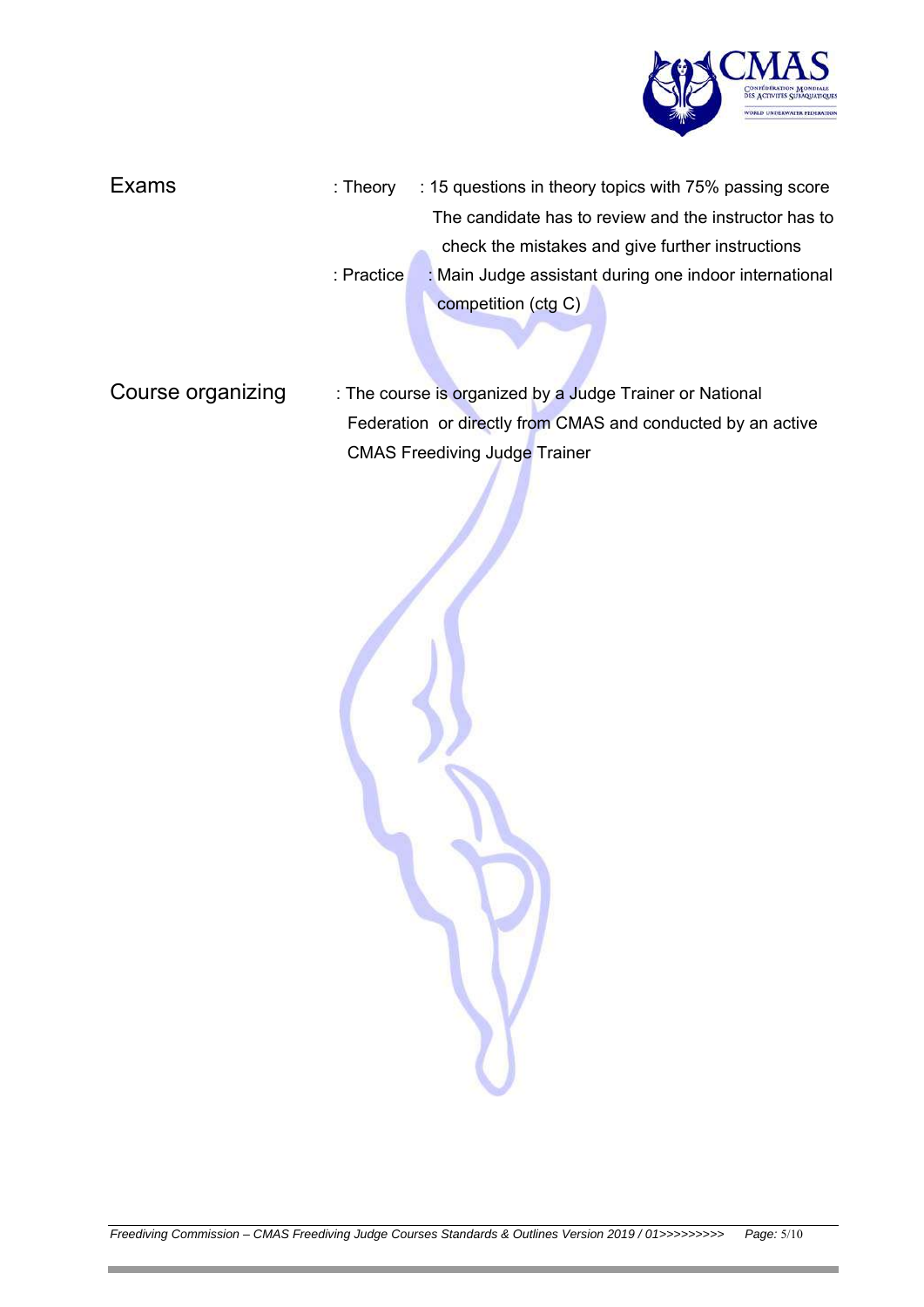

۰

#### 1\*STAR FREEDIVING JUDGE OUTDOOR

| Definition:      | : 1* Star freediving judge outdoor is the trained judge who has                                                                                                            |  |  |  |
|------------------|----------------------------------------------------------------------------------------------------------------------------------------------------------------------------|--|--|--|
|                  | completed the theoretical and practical training of CMAS                                                                                                                   |  |  |  |
|                  | International Judge outdoor course and he is certified                                                                                                                     |  |  |  |
|                  | with certificate from a CMAS active Judge Trainer.                                                                                                                         |  |  |  |
|                  | : He can act as National Main Judge and can participate as judge<br>at international outdoor competitions and/or assistant at world or<br>continental outdoor competitions |  |  |  |
|                  |                                                                                                                                                                            |  |  |  |
| Entry            | : Minimum age 18 years old                                                                                                                                                 |  |  |  |
| Requirements     | : National federation Judge or equivalent                                                                                                                                  |  |  |  |
| <b>Documents</b> |                                                                                                                                                                            |  |  |  |
|                  | : ID card or passport                                                                                                                                                      |  |  |  |
|                  | : Must be fluent in English. Basic reading, writing and                                                                                                                    |  |  |  |
|                  | speaking is required for international judge candidates, or else                                                                                                           |  |  |  |
|                  | they will act in local events only.                                                                                                                                        |  |  |  |
| Duration         | : 3 x 2-hour lessons<br>: Theory                                                                                                                                           |  |  |  |
|                  | :2 x 2-hour lake or sea<br>: Practice                                                                                                                                      |  |  |  |
|                  |                                                                                                                                                                            |  |  |  |
| Education        | : Theory<br>: History of Free Diving and CMAS                                                                                                                              |  |  |  |
|                  | : CMAS structure, BoD, Commissions, web site                                                                                                                               |  |  |  |
|                  | : Rules of Championship organization                                                                                                                                       |  |  |  |
|                  | : Rules of World Record attempt and homologation                                                                                                                           |  |  |  |
|                  | Rules of Freediving Competition indoor<br>(all<br>disciplines)                                                                                                             |  |  |  |
|                  | : Logistic and equipment for competition                                                                                                                                   |  |  |  |
|                  | : Dangers and safety precautions                                                                                                                                           |  |  |  |
|                  | : Typical mistakes and problem solving                                                                                                                                     |  |  |  |
|                  | : Practice<br>: Logistic and equipment for competition                                                                                                                     |  |  |  |
|                  | : Check safety team and emergency system                                                                                                                                   |  |  |  |
|                  | : CNF, CWT, CWT bifins, FIM                                                                                                                                                |  |  |  |
|                  | : VWT only record attempts                                                                                                                                                 |  |  |  |
|                  | : Skill exercises (measuring and typical mistake)                                                                                                                          |  |  |  |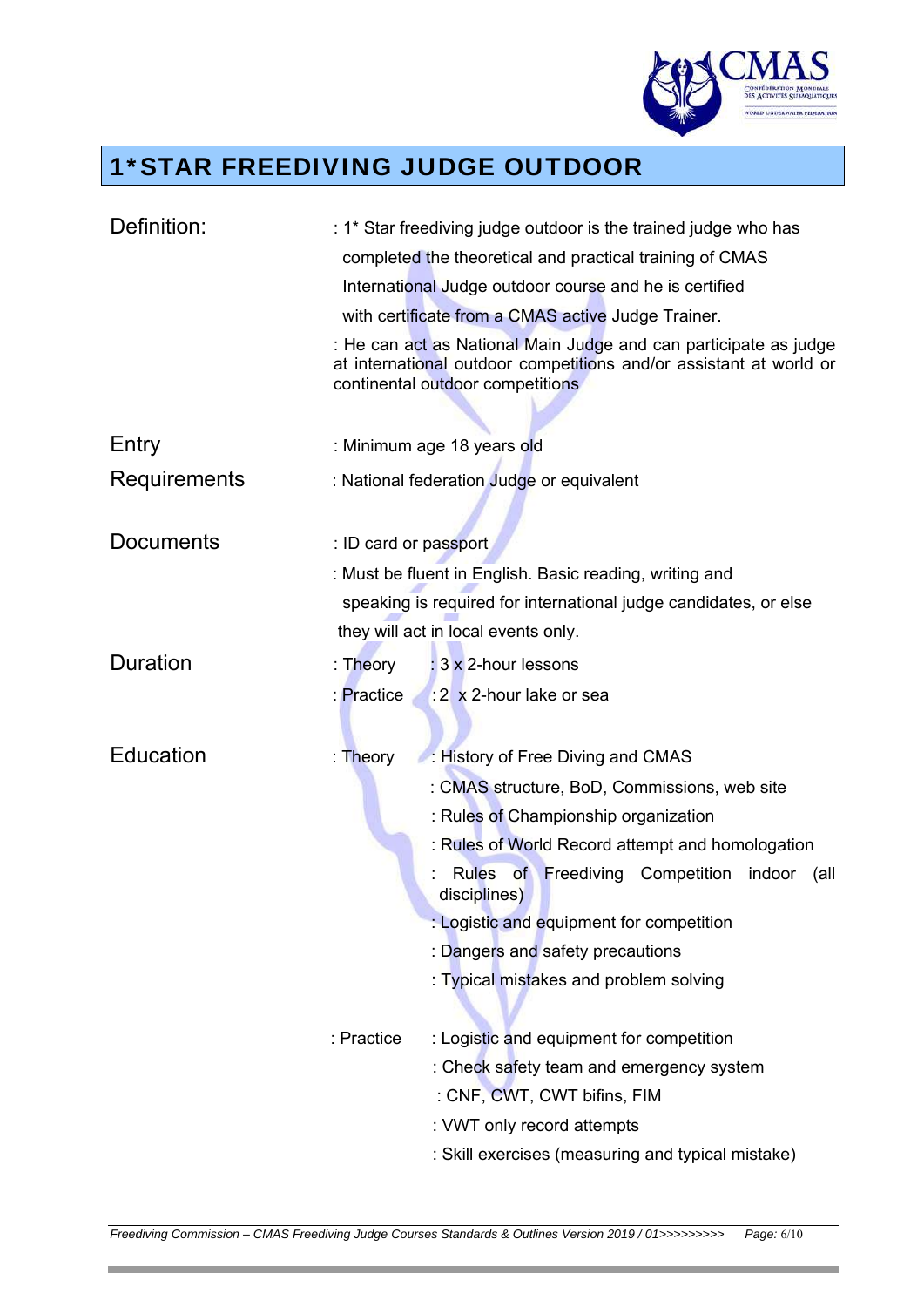

- Exams : Theory : 15 questions in theory topics with 75% passing score The candidate has to review and the instructor has to check the mistakes and give further instructions : Practice : Main Judge assistant during one outdoor international competition (ctg C)
- Course organizing : The course is organized by a Judge Trainer or National **Federation**  or directly from CMAS and conducted by an active CMAS Freediving Judge Trainer

Instructor to students : 1 Trainer to 8 students

ratio at open sea : 1 Trainer and 1 assistant (3\*star Judge) to 10 students

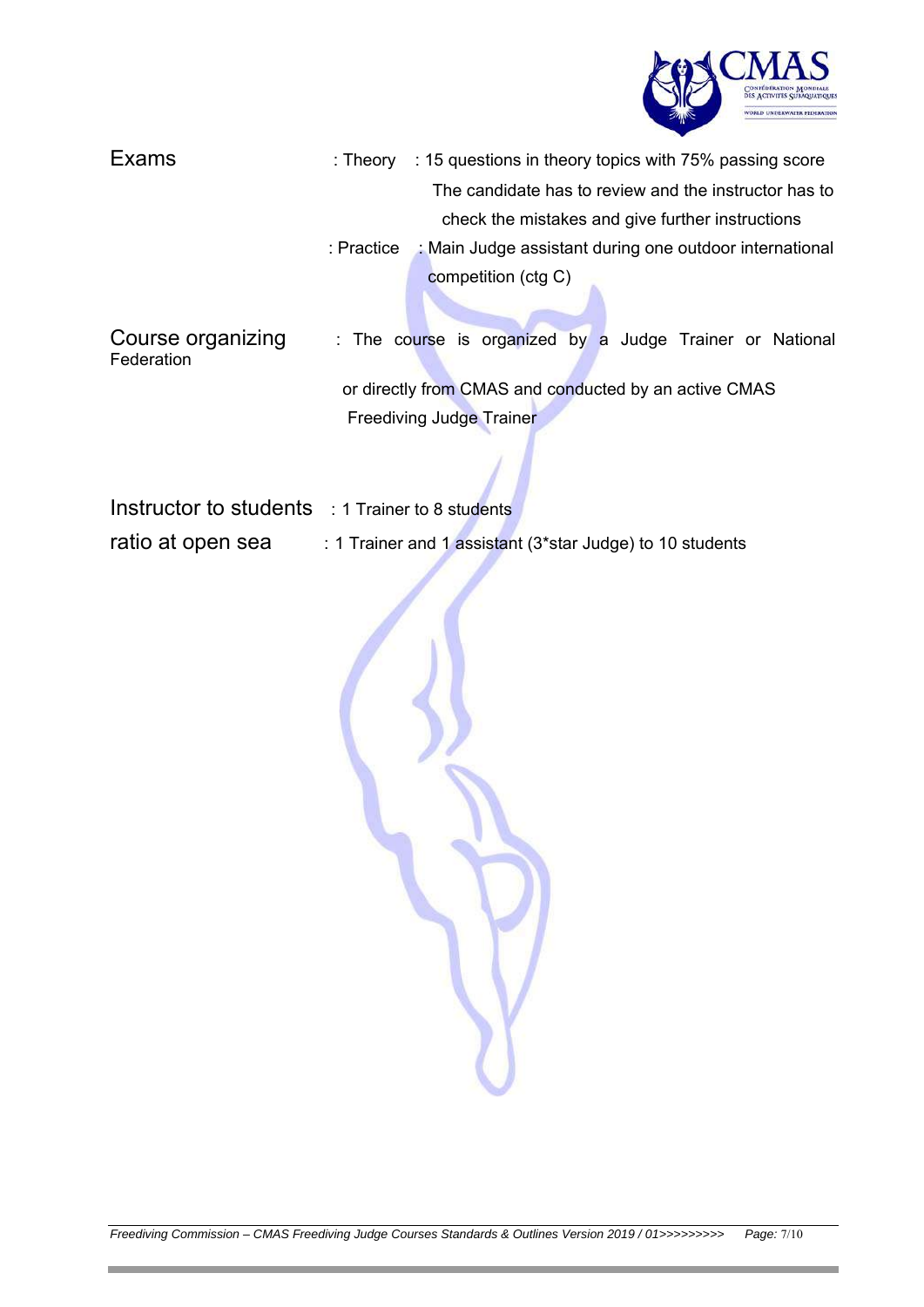

#### 2\*STAR FREEDIVING JUDGE INDOOR

| Definition:       | : 2* Star freediving judge indoor can be nominated as Main Judge<br>at international indoor competition and participate as Judge or/and<br>Main Judge assistant on continent or world indoor competitions                                                                 |
|-------------------|---------------------------------------------------------------------------------------------------------------------------------------------------------------------------------------------------------------------------------------------------------------------------|
| Entry             | : 1* Star freediving judge indoor                                                                                                                                                                                                                                         |
| Requirements      | : two international indoor competitions as judge and after his good<br>evaluation of the main judge(s) or                                                                                                                                                                 |
|                   | thas been nominated as judge at three National indoor<br>competitions                                                                                                                                                                                                     |
| Course organizing | : No course is given, the judge may request its appointment to<br>the CMAS freediving commission issuing the documents proving<br>participation. Freediving commission after evaluation<br>the<br>according to the needs can appoint the 2 <sup>*</sup> star judge title. |

#### 2\*STAR FREEDIVING JUDGE OUTDOOR

| Definition:       | : 2* Star freediving judge outdoor can be nominated as Main<br>Judge at international outdoor competition and participate as<br>Judge or/and Main Judge assistant on continent or world outdoor<br>competitions                                                           |
|-------------------|---------------------------------------------------------------------------------------------------------------------------------------------------------------------------------------------------------------------------------------------------------------------------|
| Entry             | : 1* Star freediving judge outdoor                                                                                                                                                                                                                                        |
| Requirements      | : two international outdoor competitions as judge and after his<br>good evaluation of the main judge(s) or                                                                                                                                                                |
|                   | thas been nominated as judge at three National outdoor<br>competitions                                                                                                                                                                                                    |
| Course organizing | : No course is given, the judge may request its appointment to<br>the CMAS freediving commission issuing the documents proving<br>participation. Freediving commission after evaluation<br>the<br>according to the needs can appoint the 2 <sup>*</sup> star judge title. |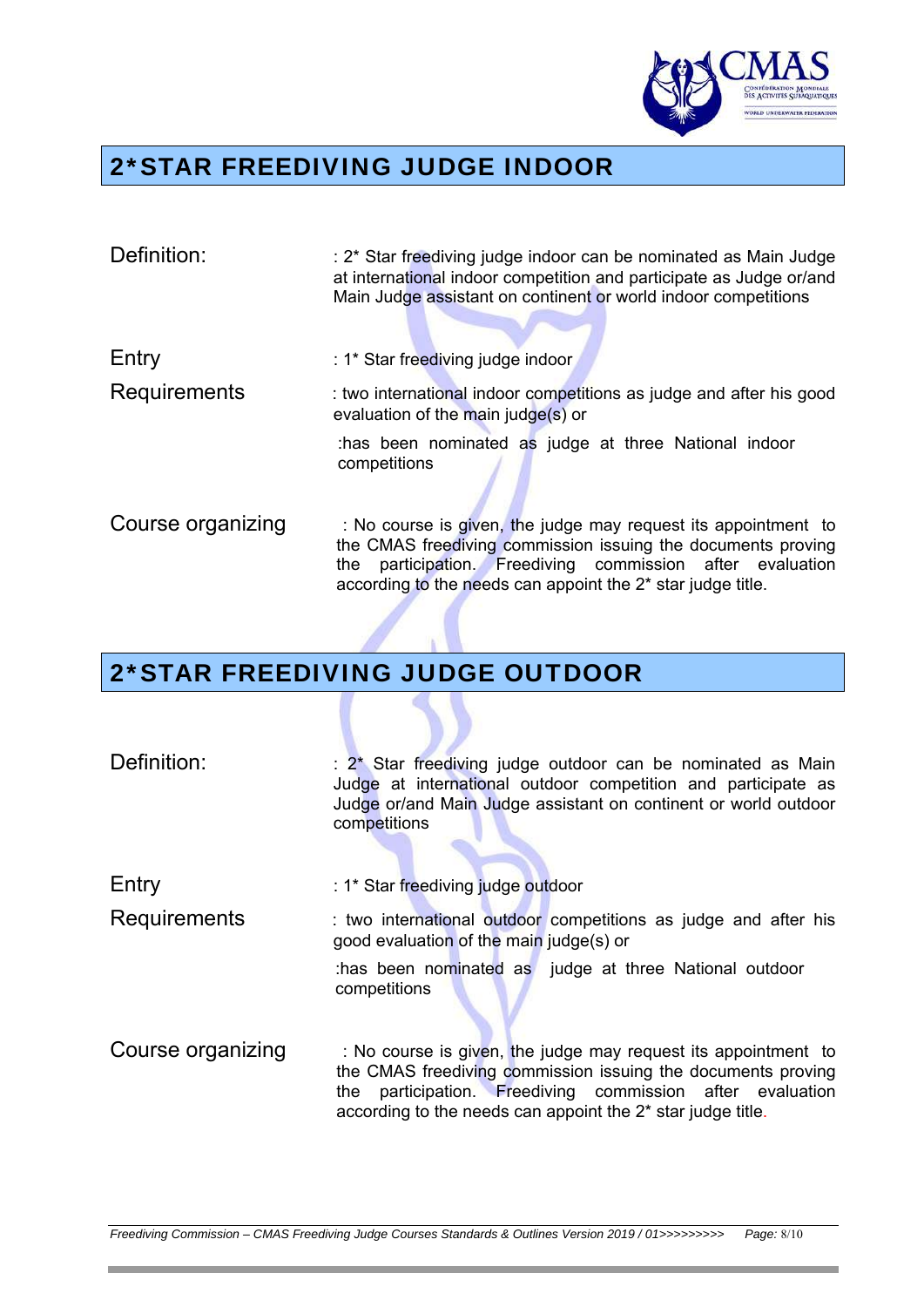

#### 3\*STAR FREEDIVING JUDGE INDOOR

| Definition:       | : 3* Star freediving judge indoor can be nominated as Chief Judge<br>at continent or world indoor competitions and Cups (ctg A-B)                            |
|-------------------|--------------------------------------------------------------------------------------------------------------------------------------------------------------|
| Entry             | : 2* Star freediving judge indoor                                                                                                                            |
| Requirements      | : three international indoor competitions as main judge and                                                                                                  |
|                   | : two continental or world indoor championships as judge or main<br>judge assistant. After his good evaluation of the main judge(s)                          |
| Course organizing | : No course is given, the judge may request its appointment to<br>the CMAS freediving commission issuing the documents proving<br>the participation.         |
|                   | Freediving commission after evaluation of participations, skills,<br>knowledge and according to the needs can appoint the 3 <sup>*</sup> star<br>judge title |

### 3\*STAR FREEDIVING JUDGE OUTDOOR

| Definition:       | :3* Star freediving judge outdoor can be nominated as Chief Judge<br>at continent or world outdoor competitions and Cups (ctg A-B)                            |
|-------------------|---------------------------------------------------------------------------------------------------------------------------------------------------------------|
| Entry             | : 2* Star freediving judge outdoor                                                                                                                            |
| Requirements      | : three international outdoor competitions as main judge and                                                                                                  |
|                   | : two continental or world outdoor championships as judge or main<br>judge assistant. After his good evaluation of the main judge(s)                          |
| Course organizing | : No course is given, the judge may request its appointment to<br>the CMAS freediving commission issuing the documents proving<br>the participation.          |
|                   | Freediving commission after evaluation of participations, skills,<br>knowledge and according to the needs can appoint the 3 <sup>*</sup> star<br>judge title. |
|                   |                                                                                                                                                               |